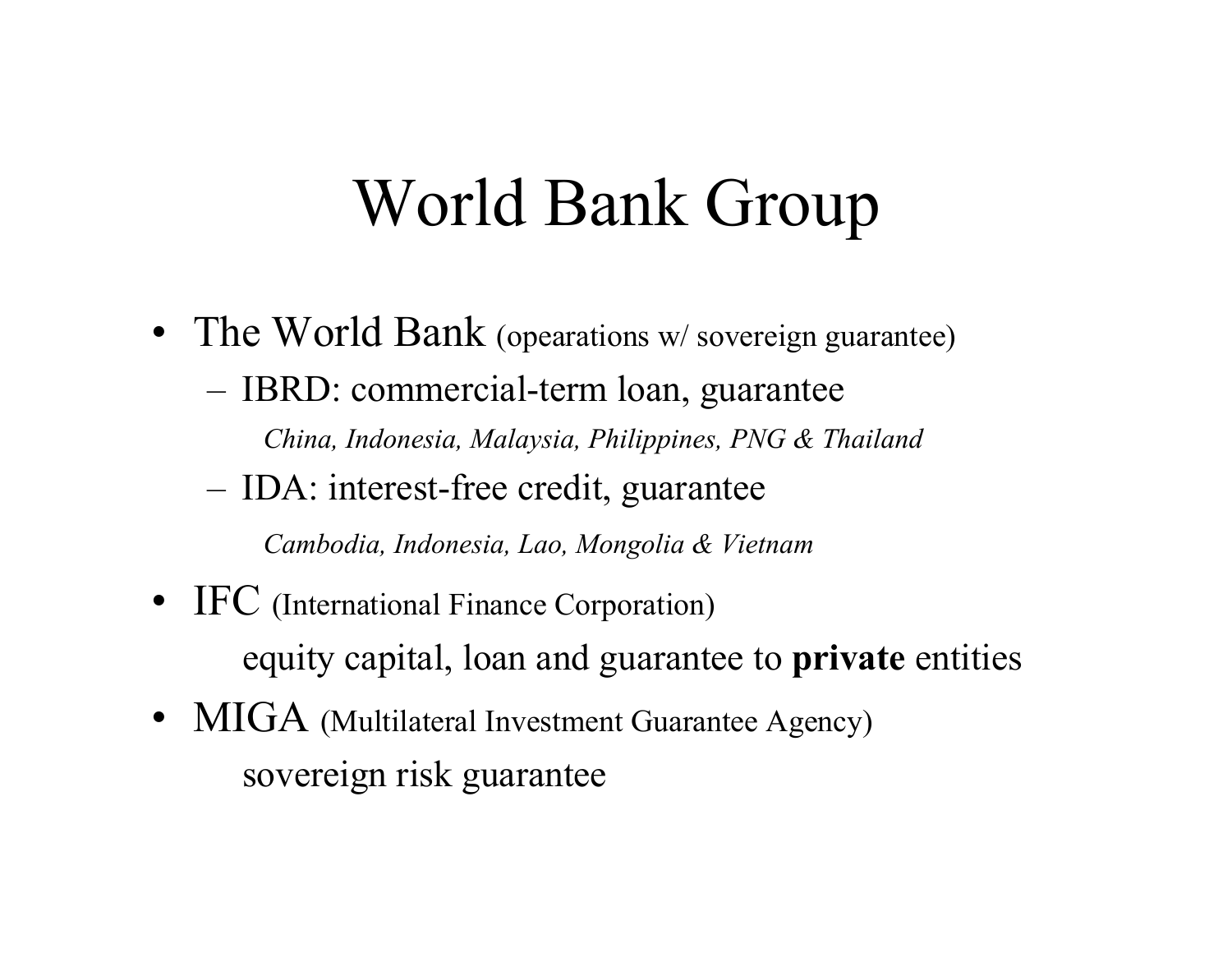### Financing Sources of Energy Investment

- Internal savings by energy entities
- Public equity/debt finance
	- –government agencies
	- commercial banks
	- international financial institutions (IFIs) and ODA
- Private equity/debt finance
	- joint venture
	- IPO
	- BOT (project financing)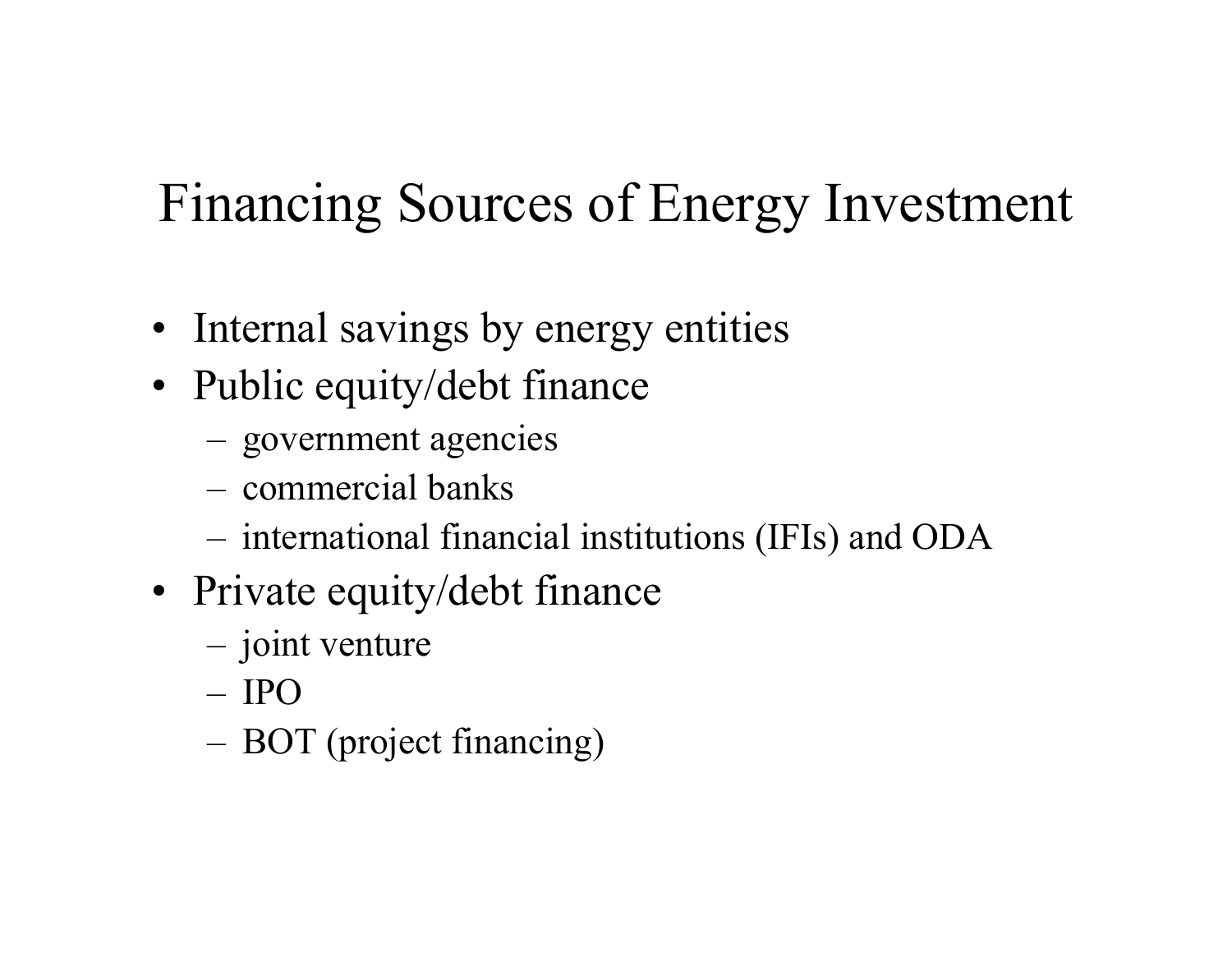World Bank Lending for Energy Key Strategic Objectives in EAP

- •Power Sector Reform
	- corporate restructuring and privatization of utilities
	- institutional reform for private sector participation
	- development of competitive power market/ power trade
- Environmental Protection
	- reform for natural gas development and utilization
	- mainstreaming of renewable energy
	- energy efficient improvement
- •• Improved Access to Energy (rural electrification)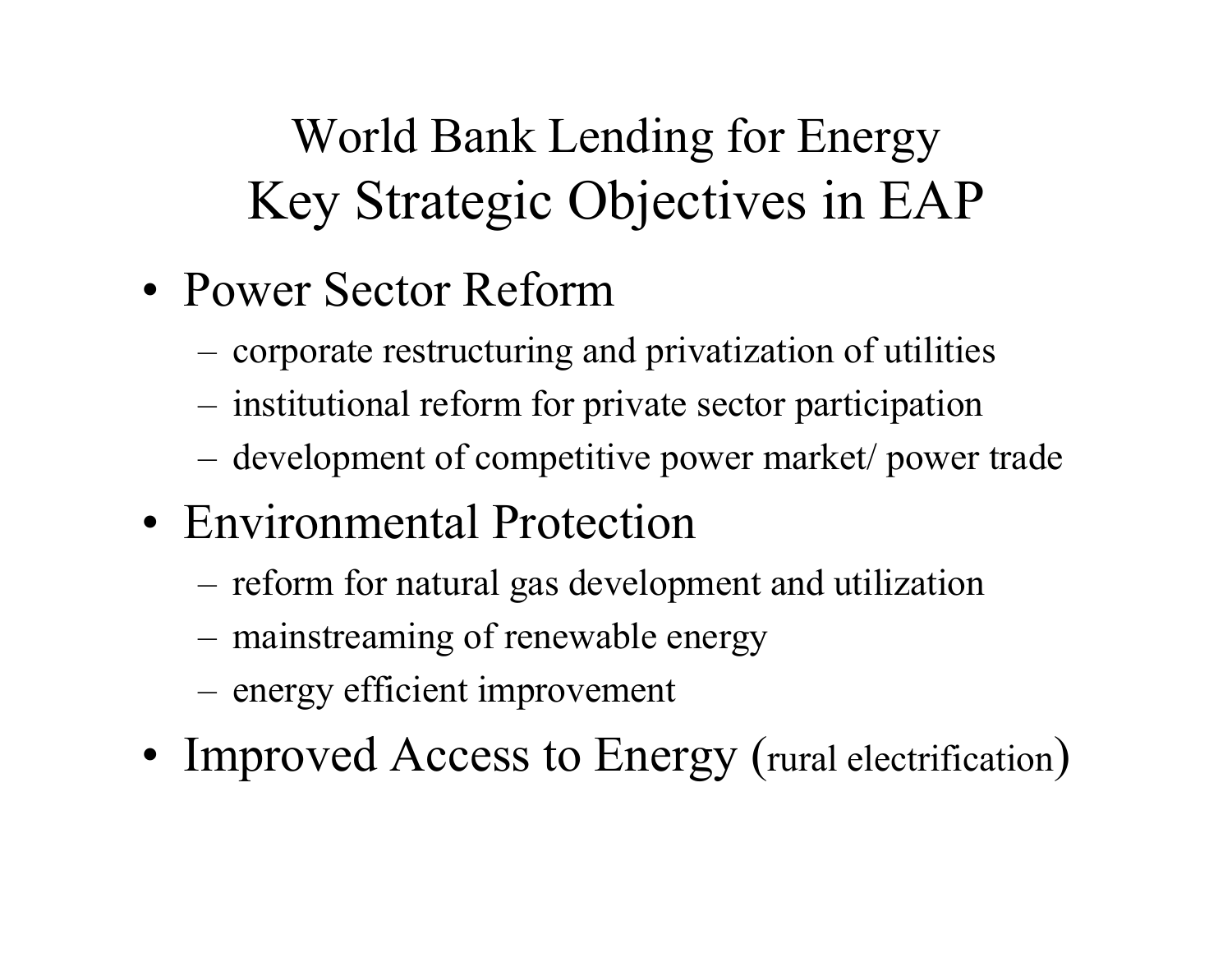# World Bank Energy Lending in EAP

Lending volume in \$million

| Country             | <b>FY96</b> | <b>FY97</b> | <b>FY98</b> | <b>FY99</b> | <b>FY00</b> | <b>FY01</b> |
|---------------------|-------------|-------------|-------------|-------------|-------------|-------------|
| China               | 840(2)      | 800(2)      | 613(3)      | 100(1)      | 320(1)      |             |
| <b>Indonesia</b>    | 373(1)      | 86(2)       |             |             |             |             |
| <b>Thailand</b>     |             | 245(2)      |             | 300(PCG)    |             |             |
| <b>Philippines</b>  | 250(1)      |             |             |             |             |             |
| <b>Vietnam</b>      | 180(1)      |             | 199(1)      |             | 150(1)      |             |
| Cambodia            | 40(1)       |             |             |             |             |             |
| Mongolia            | 35(1)       |             |             |             |             | 30(1)       |
| <b>Lao PDR</b>      |             |             | 35(1)       |             |             |             |
| <b>Malaysia/PNG</b> |             |             |             | 100(1)      | 17(2)       |             |
| <b>Total EAP</b>    | 1,718(7)    | 1,131(6)    | 847(5)      | 200(2)      | 487(4)      | 30(1)       |

( ) denotes # of projects. PCG stands for Partial Credit Guarantee.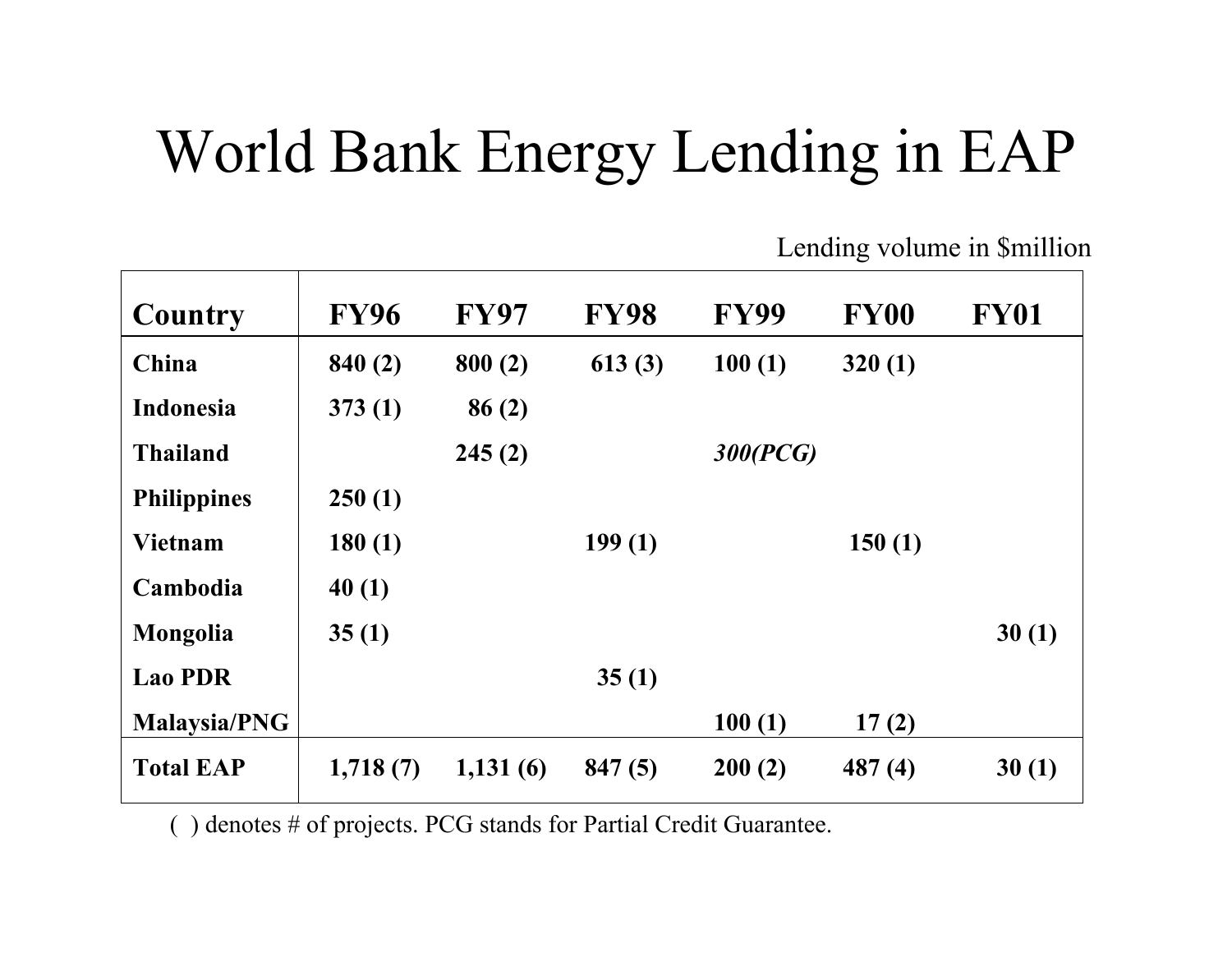### World Bank Energy Lending

#### Projects under Implementation (1) (as of May 2001)

| Country | Project Name                 | <b>US\$M</b> | Note (Board approval)         |
|---------|------------------------------|--------------|-------------------------------|
| China   | Tianhungping Hydro           | 300          | FY93 Zhejiang Province        |
| China   | <b>Zhejiang Power</b>        | 400          | FY95 Zhejiang Province        |
| China   | Tongbai Pumped Storage       | 320          | <b>FY00 Zhejiang Province</b> |
| China   | Yangzhou Thermal             | 350          | FY94 Jiangsu Province         |
| China   | E.China Jiangsu Transmission | 250          | FY98 Jiangsu Province         |
| China   | Sichuan Transmission         | 205          | <b>FY95 Sichuan Province</b>  |
| China   | Ertan Hydro II               | 400          | FY96 Sichuan Province         |
| China   | Shanghai Waigaoqiao          | 400          | FY97 Shanghai Municipality    |
| China   | <b>Tuoketuo Power</b>        | 298          | FY97 Inner Mongolia A.Prov.   |
| China   | Hunan Power                  | 300          | <b>FY98 Hunan Province</b>    |
| China   | Sichuan Gas Development      | $255 + GEF$  | <b>FY94 Sichuan Province</b>  |
| China   | <b>Energy Conservation</b>   | $63 + GEF$   | FY98 SETC                     |
| China   | Renewable Energy Dev.        | $100 + GEF$  | <b>FY99 SETC</b>              |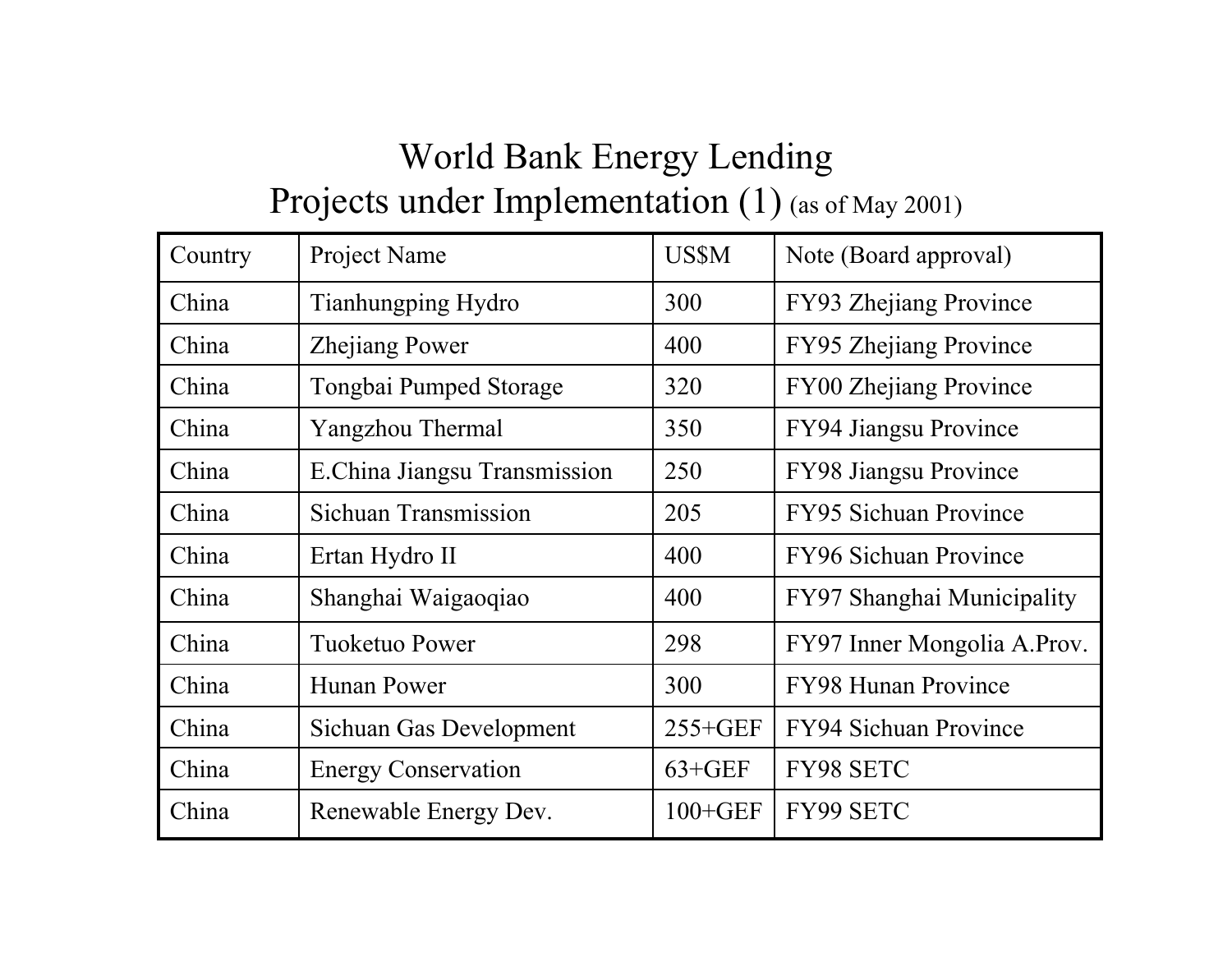### World Bank Energy Lending

#### Projects under Implementation (2) (as of May 2001)

| Country     | Project Name                              | <b>US\$M</b> | Note (Board approval)        |  |
|-------------|-------------------------------------------|--------------|------------------------------|--|
| Indonesia   | Sumatera & Kalimantan Power               | 215          | FY94 PLN                     |  |
| Indonesia   | Power Transmission & Distrib.             | 263          | FY96 PLN                     |  |
| Indonesia   | Solar Home System                         | 0.5(GEF)     | FY97 IBRD closed in Jan01    |  |
| Laos        | <b>S. Provinces Rural Electrification</b> | 35           | FY98 EdL/MIH                 |  |
| Mongolia    | Mongolia Coal                             | 35           | FY96 Baganul Coal            |  |
| Mongolia    | Energy                                    | 35           | <b>FY01 Energy Authority</b> |  |
| <b>PNG</b>  | Mining Sector/Gas Sector TA               | $10+7$       | <b>FY00 PNG Government</b>   |  |
| Philippines | <b>Transmission Grid Reinforcemt</b>      | 205          | FY96 NPC                     |  |
| Thailand    | Lam Takhong Pumped Storage                | 100          | FY95 EGAT                    |  |
| Thailand    | Metropolitan Distrib. Reinforce.          | 115          | FY97 MEA                     |  |
| Thailand    | Distribution Automation/Rehab.            | 100          | FY97 PEA                     |  |
| Vietnam     | Power Transmission & Distrib.             | 199          | <b>FY98 EVN</b>              |  |
| Vietnam     | <b>Rural Energy</b>                       | 150          | FY00 EVN                     |  |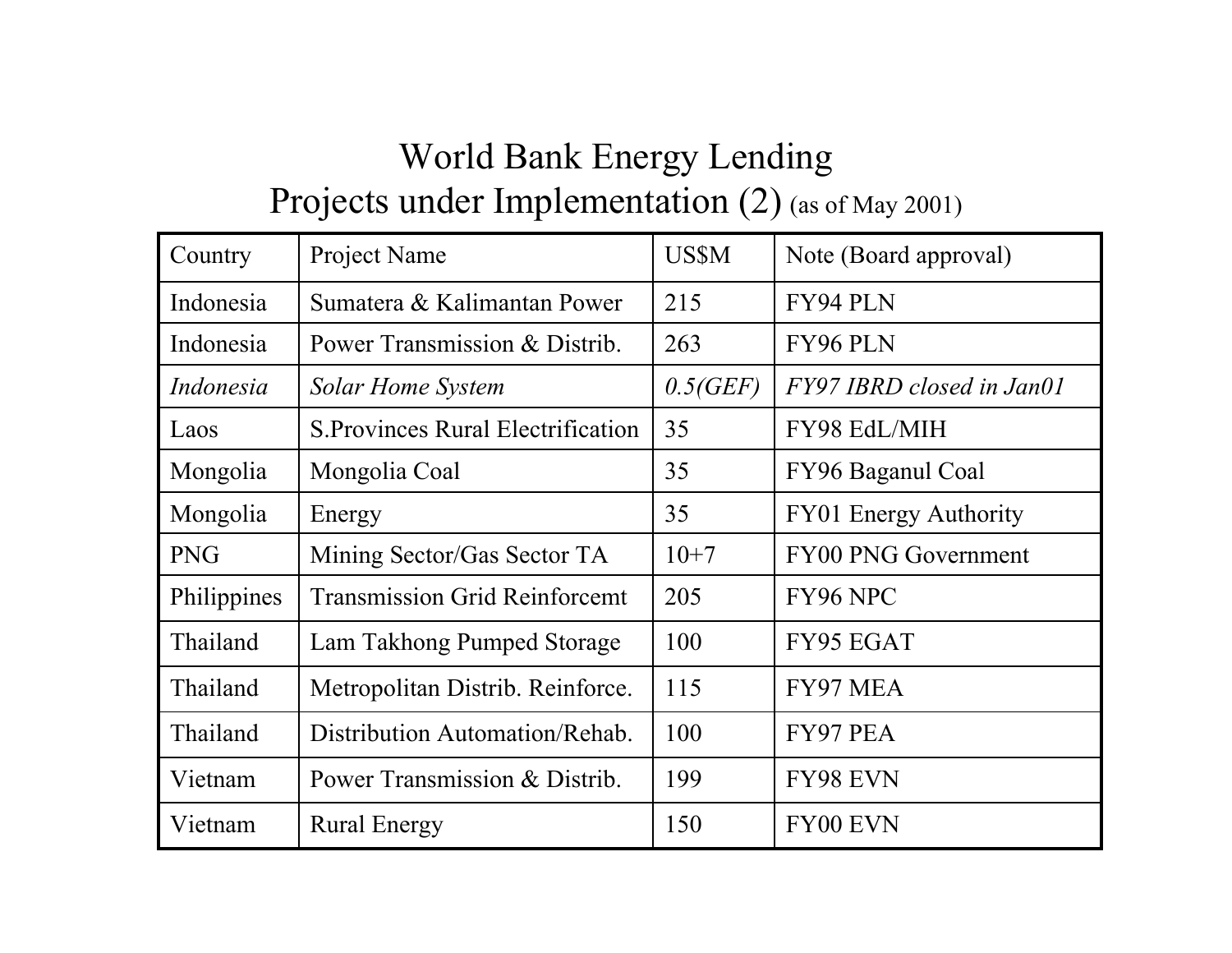## World Bank Energy Operations (FY02-04: High Case)

| Country       | <b>FY02</b> | <b>FY03</b> | <b>FY04</b> |
|---------------|-------------|-------------|-------------|
| China         | $2$ (+GEF)  | $(+GEF)$    |             |
| Indonesia     |             | PCG?        | 1?          |
| Philippines   |             |             |             |
| Thailand      | (GEF)       |             |             |
| Vietnam       | $1 (+PRG)$  | 1?          |             |
| <b>Others</b> | Cambodia    | <b>PNG</b>  | Mongolia    |

GEF: Global Environmental Facility grant

PCG: Partial Credit Guarantee; PRG: Partial Risk Guarantee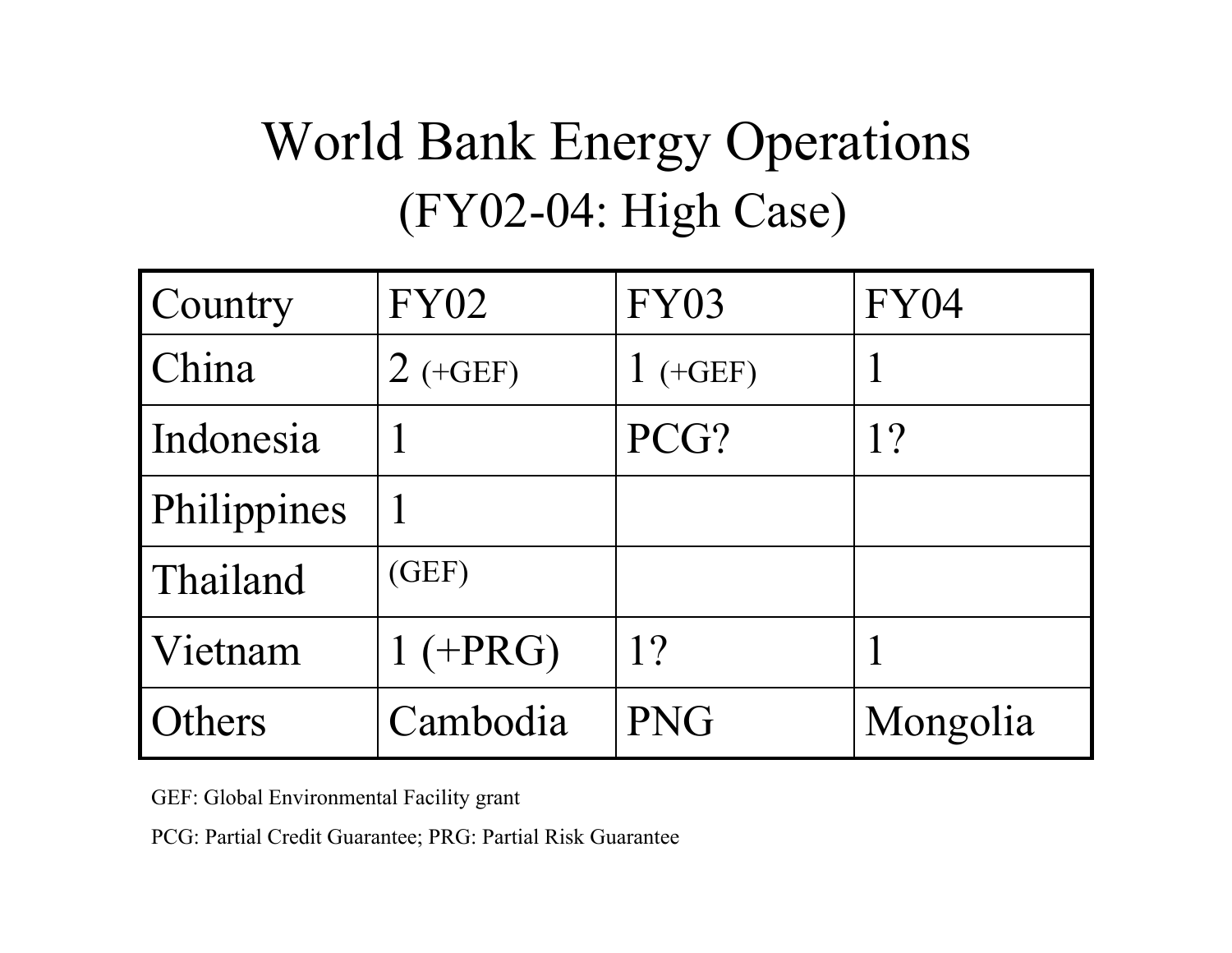### WB Priorities in Energy Program

- Policy-based lending and AAA; no new project lending to power utilities in middle income countries.
- •Programmatic lending (APL, strategic partnership w/GEF)
- Capacity building
- $\bullet$ Paradigm shift in rural electrification program
- •Mainstreaming renewable energy for improved access
- •AAA for energy trade
- •Collaboration w/ADB, JBIC and other donors
- •Cross-sectoral perspectives
- •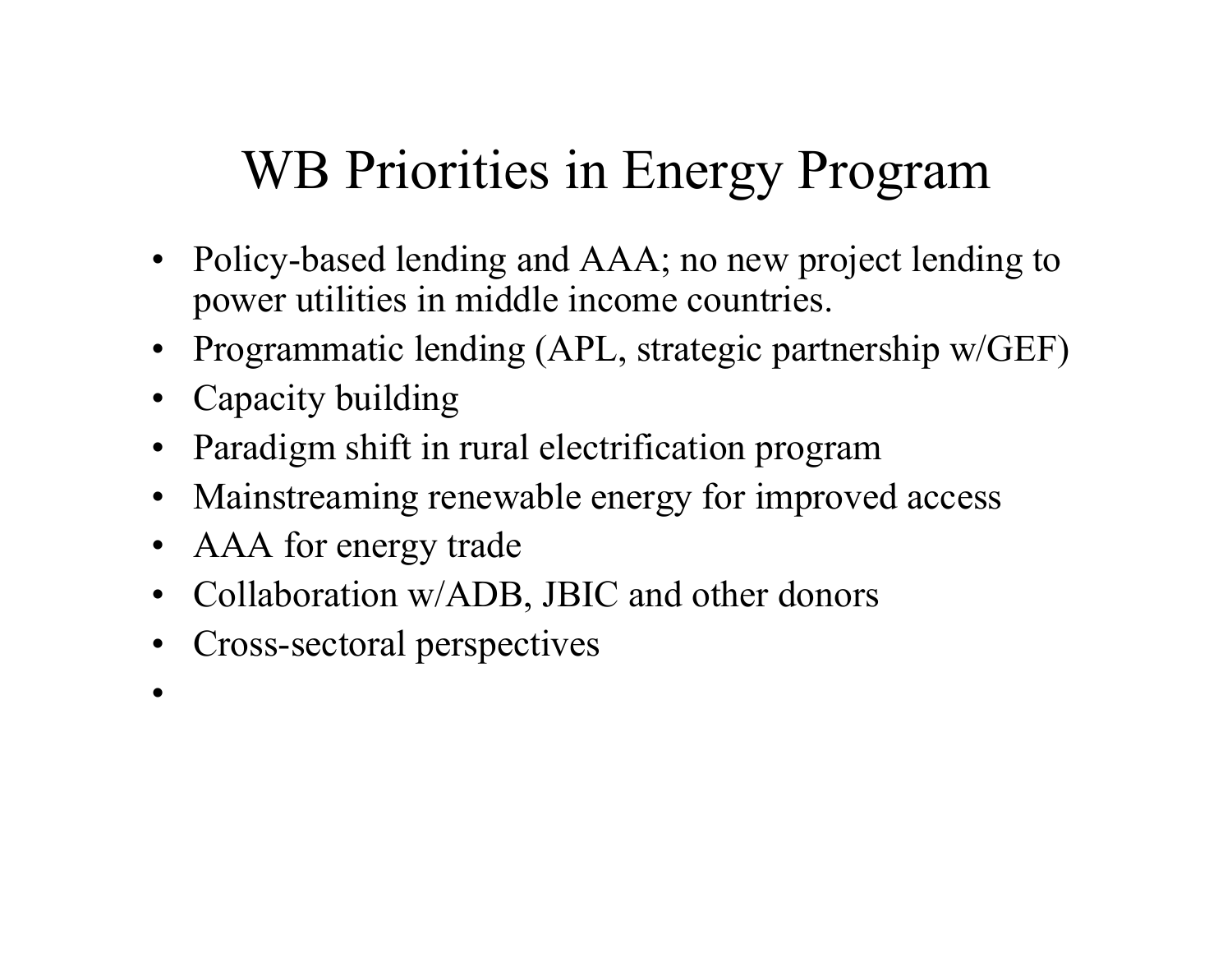## Energy Program in China

#### • **Power Sector**

- Continue support of policy and institutional reform, capacity building for independent regulators (central/provincial) and competitive power market
- Yi Xing Pumped Storage (FY02S)
- a power transmission project (FY04?)

#### • **Environment/Access**

- Hubei Small Hydro (FY02)
- Strengthen support of gas sector reform by AAA & a gas distribution project (FY03 or later)
- WB/GEF Strategic Partnership for Renewables (CRESP) (FY02)
- GEF: Energy Conserv.II (FY02); Bldg.Energy Eff. (FY03)
- clean coal technology (IGCC, zero emission, etc.)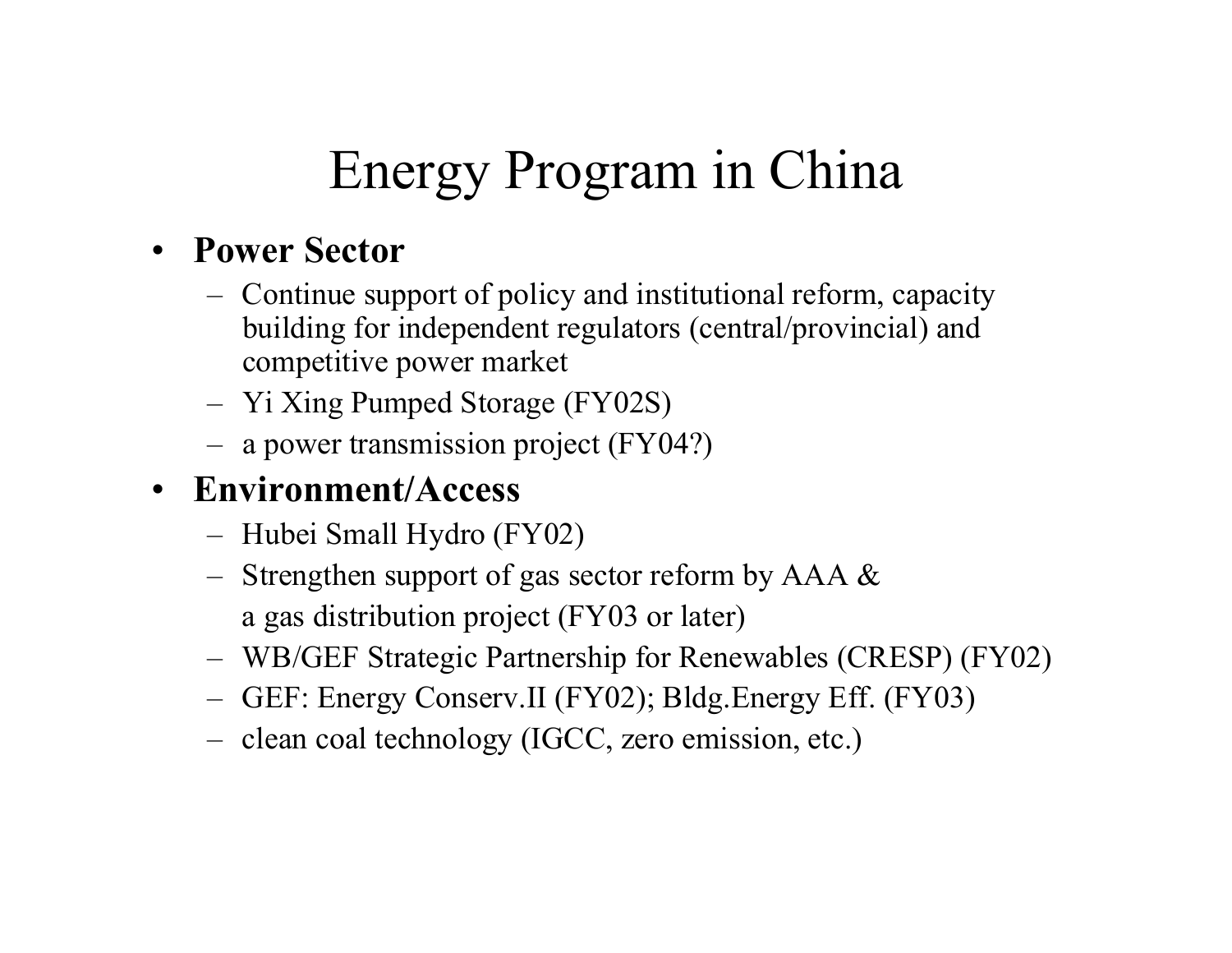### Energy Programs in SE Asia

#### • **Power Sector Reform**

- ID: Energy APL (FY02) for PLN restructuring
- ID: guarantee operations for PLN investment support (FY03?)
- PH: continued collaboration w/ADB for NPC restructuring
- TH: support of sector reform through supervision of portfolio

#### • **Environment/Access**

- ID: Energy APL for hydrocarbon pricing reform and phase-out of leaded gasoline; restructuring of Pertamina
- ID: Rural Electrification (FY03/04 APL?)
- PH: Rural Electrification (FY02 A PL);
- PH: GEF for Distribution Loss Reduction (FY02)
- TH: GEF for ESCO Development (FY02)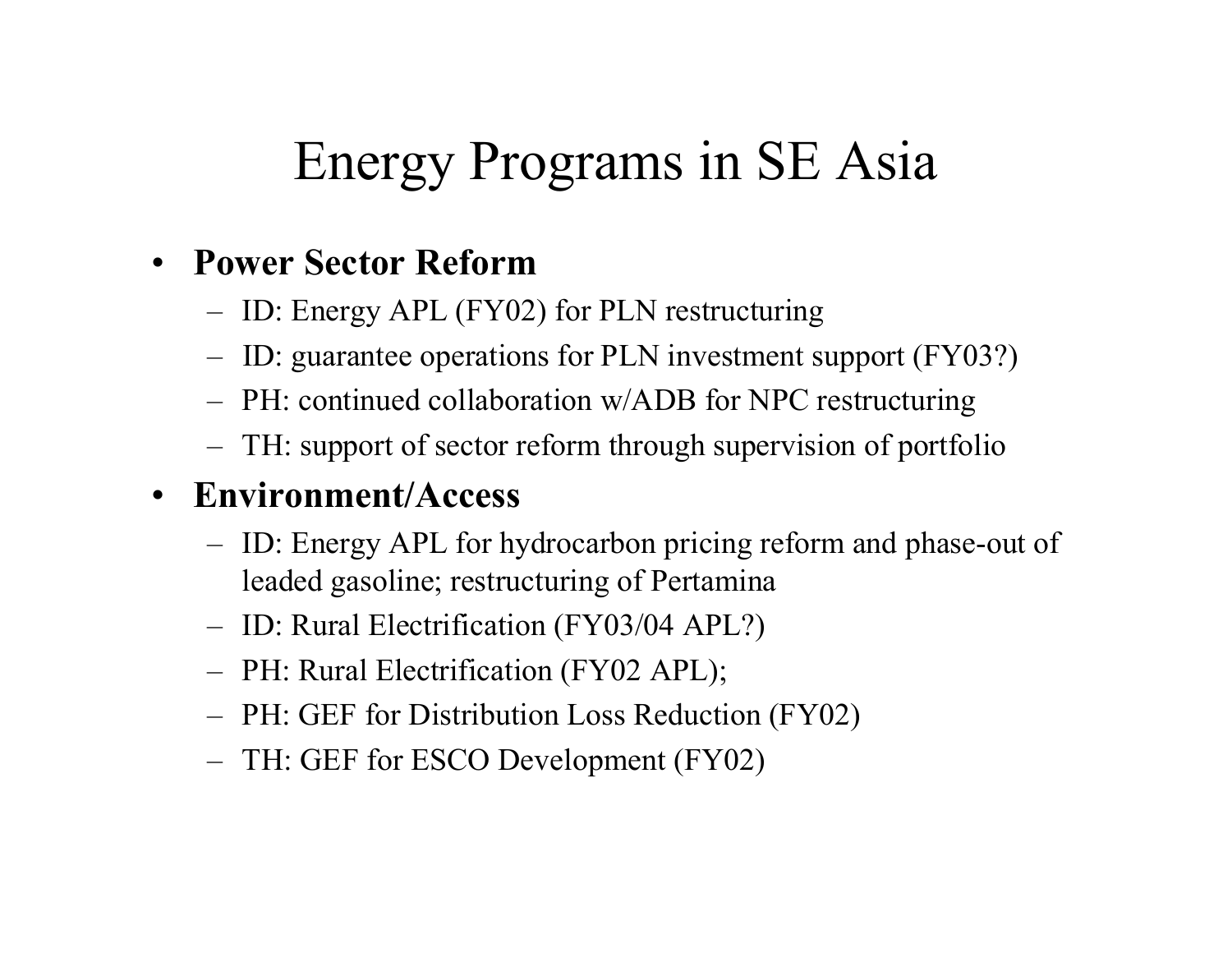### Energy Programs in IDA countries

### • **Energy Sector Reform/ PSD**

- VN: Continue support of comprehensive energy policy planning and implementation by "NEPC/NEPO" (through Energy SECAL?)
- KH/LA/MN: Continue support of power sector reform
- VN & LA: PRG for BOT projects
- **Environment/Access**
	- VN: SEER (Sys.Optimization, Equitization & Ren ewable) (FY02)
	- VN: Rural Energy II (FY04)
	- VN: SEER II (FY06)
	- KH: Rural Electrification & Transmission (FY02)
	- MN: Energy Project (FY01); Energy Project II (FY04)
	- MN: GEF for Indoor Cooking Stoves for urban poor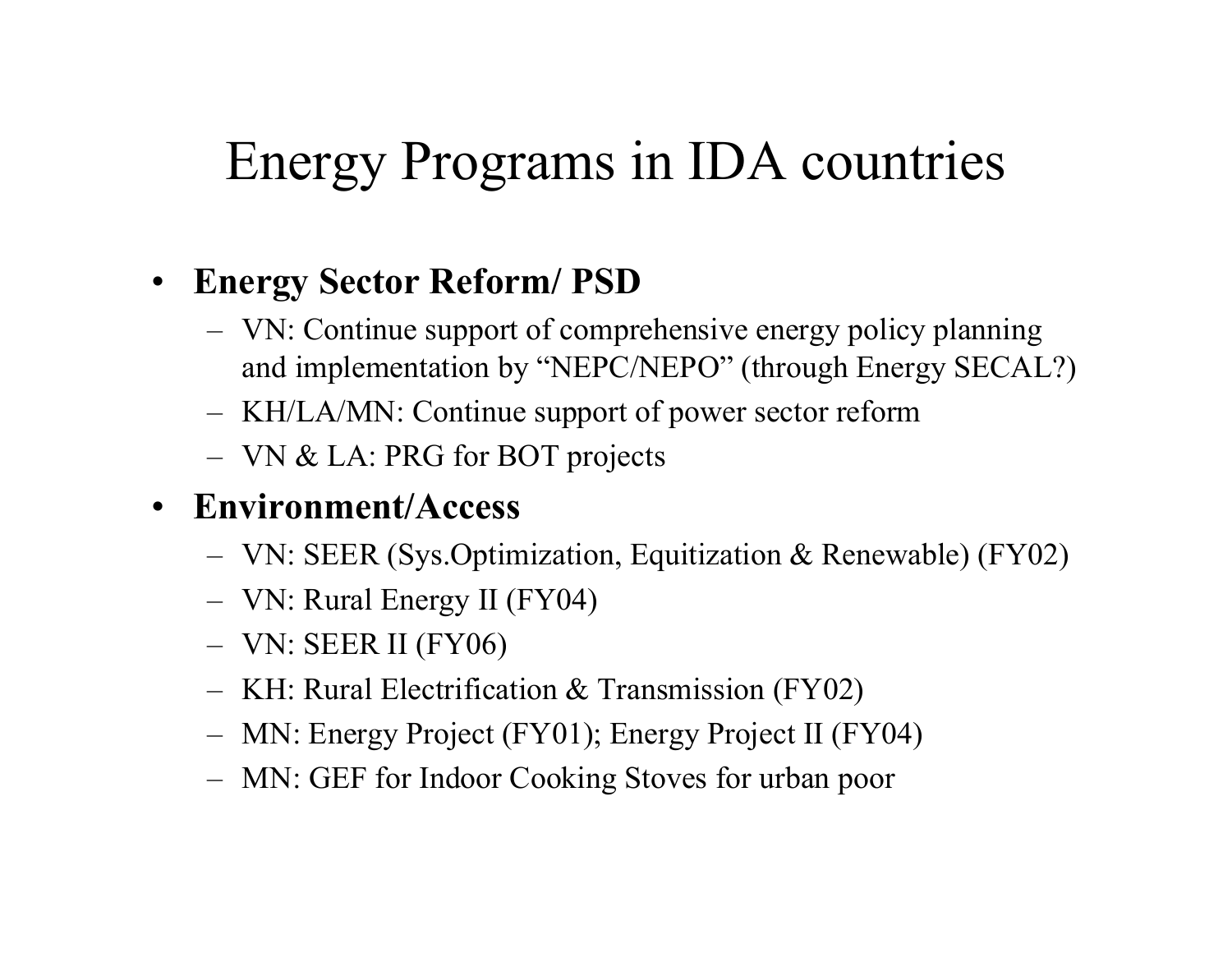### Examples of WB Non-Lending Products

- $\bullet$ China: TA for Power Sector Reform
- China: TA for Oil & Gas Sector Reform
- Vietnam: Renewable Energy Action Plan
- Vietnam: Energy CDF
- Indonesia: Power Demand/Investment Planning
- Mongolia: Energy Efficiency
- Regional TA for GMS Power Trade
- Regional Study on Natural Gas Trade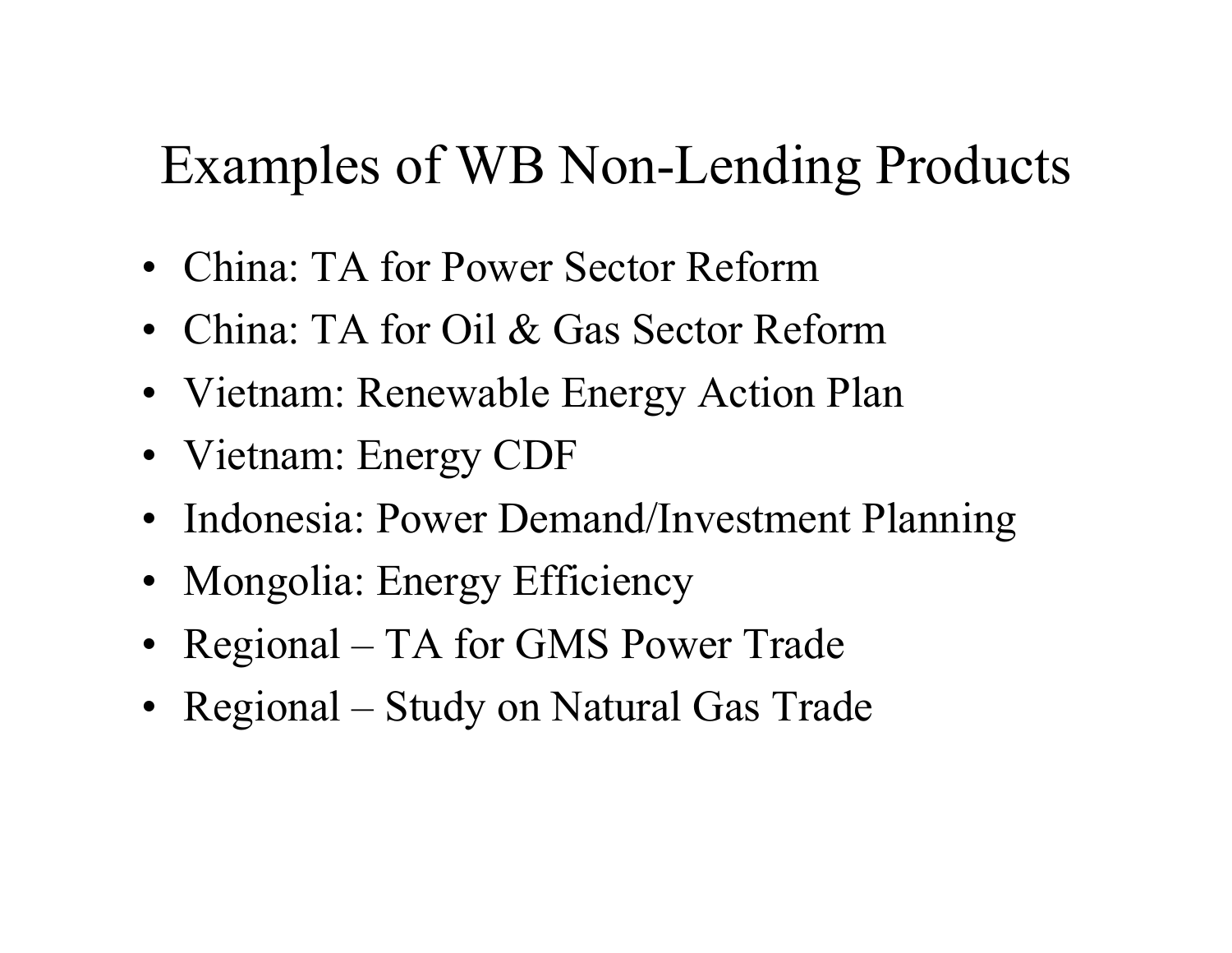## Greater Mekong Subregion Power Trade Support by the World Bank

- Expert Group for GMS power trade: joint technical assistance by WB/ADB since FY98
- Laos  $\rightarrow$  Thailand
	- Nam Theun 2 BOT hydro: risk guarantee? (FY02)
	- EGAT transmission lines: PCG for debt financing (FY00)
- Vietnam  $\rightarrow$  Cambodia
	- EVN grid extension: IDA credit (FY02)
	- EdC transmission lines: IDA/JBIC cofinance (FY02)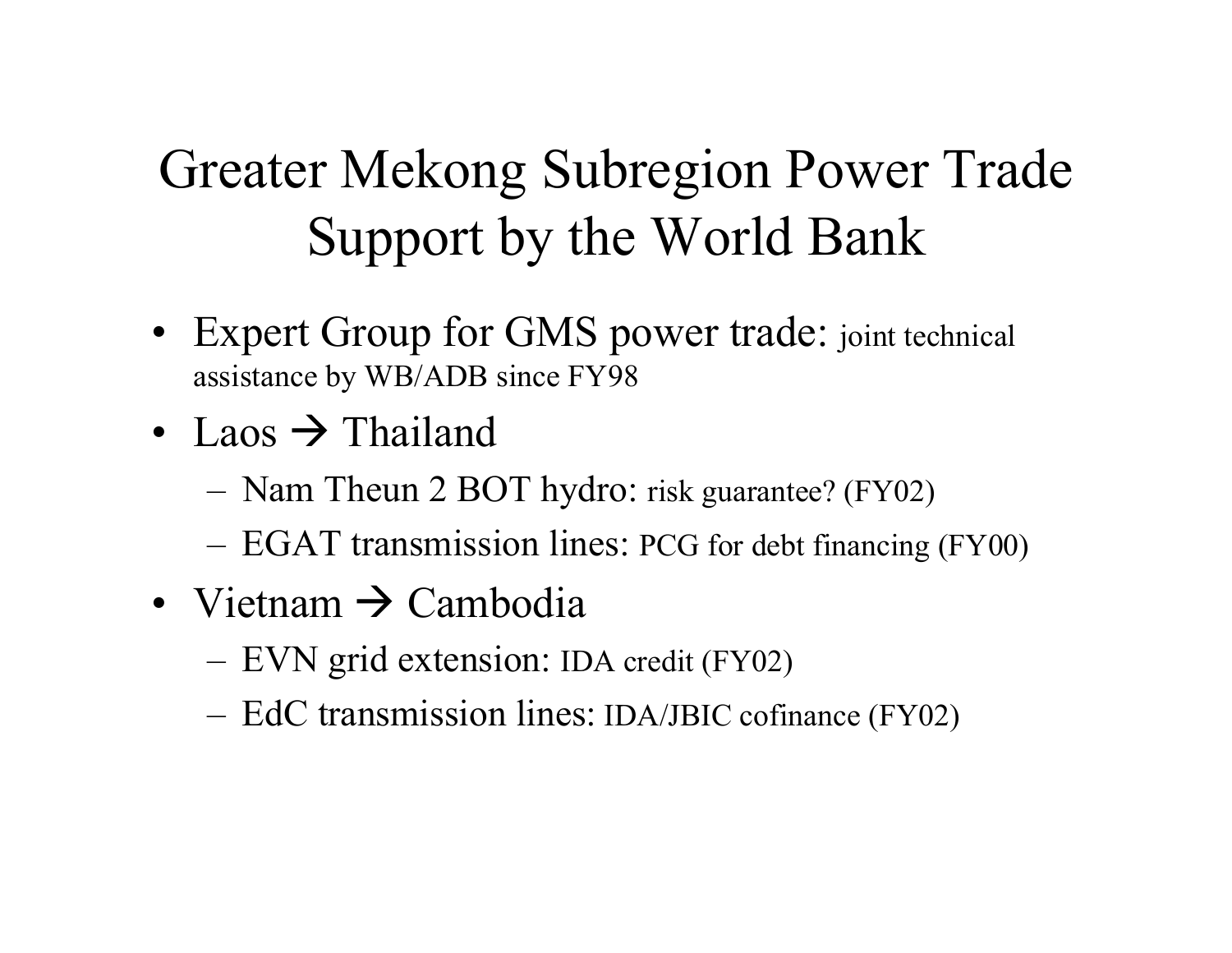### GMS Power Trade: Recommendations for Policy

#### **National Priority**

- **Regional Coordination:** An ad hoc group with no formal structure should assume responsibility for developing the regional protocols and early planning for regional integration. Recently established GMS Experts Group could fulfill this role.
- **Regional Protocol:** A formal regional cooperation agreement and permanent organization to coordinate the planning, development, operation and regulation of a future interconnected system should be established.
- **Flexibility in Laws, Regulations, and Contracts:** compatibility of legislation, regulations and contracts to ensure that they permit the required flexibility for the regional market to expand.
- **Transmission Ownership:** Each government should establish a clear policy of which entity will own and operate the transmission assets.
- **Open Access Transmission** for wholesale competition.
- **Environmental Impact:** need of a regional approach to resolve conflicts between regions/countries, coordinate regulation and incorporate environment issues into overall planning.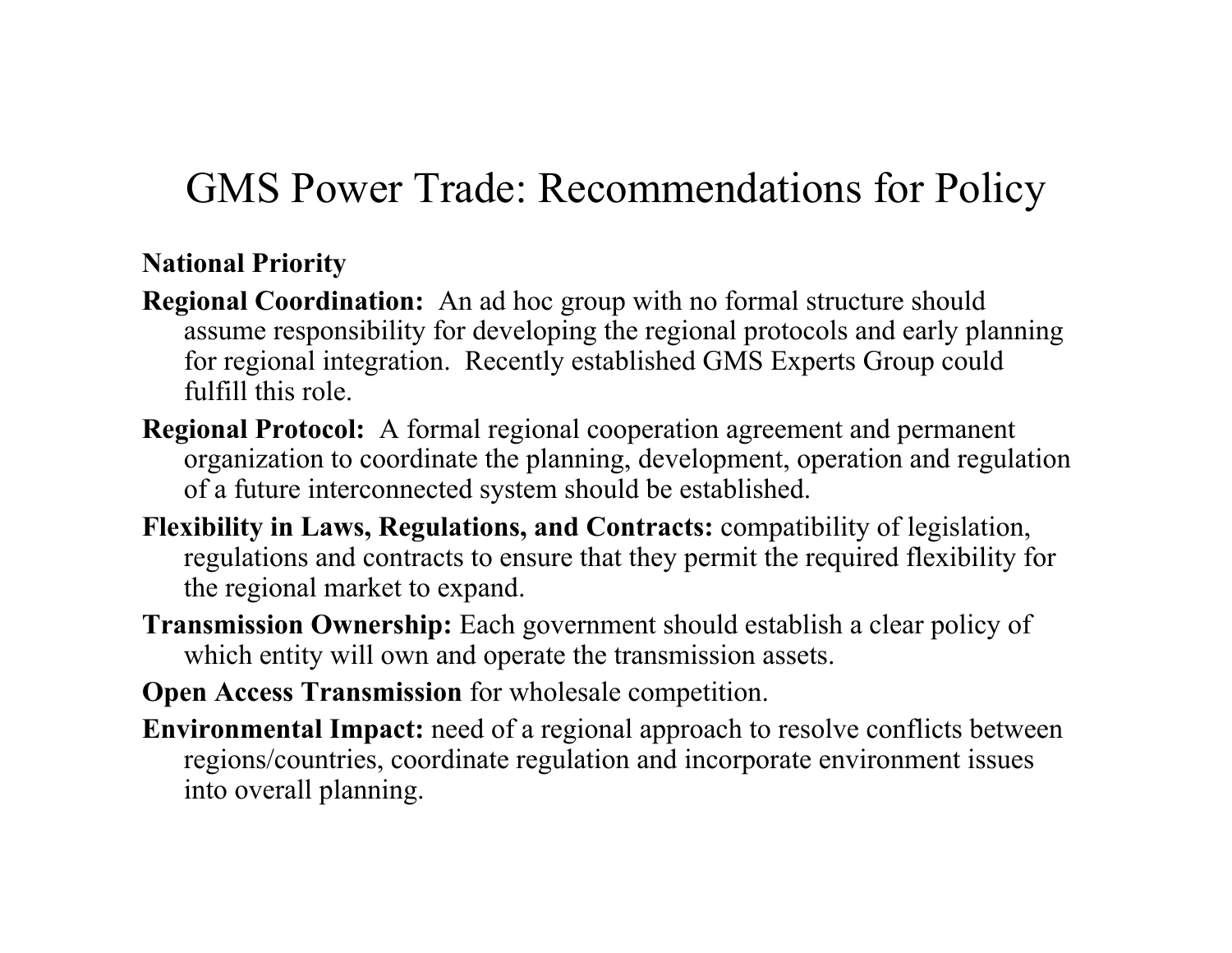### GMS Power TradeRecommendations - Technical/Institutional

- **Regional Transmission Expansion Master Plan:** A master plan should be established to provide information on least-cost plant locations and transmission development.
- **Regional Transmission Network Expansion:** Each of the governments in the region should commit to the construction of specific/low risk, least-cost transmission lines.
- **Regional Operations Protocol:** Operators of transmission systems should develop an operations protocol to establish procedures to maintain a reliable operation and facilitate trading.
- Leadership: It should be assumed by a regional coordination group (already established: GMS Experts Group).
- **Independent Regulator:** Each of the countries should consider establishing an independent regulator in order to reduce financial uncertainties.
- **Technical Assistance:** Development community to provide technical assistance to strengthen institutions on power trade issues.